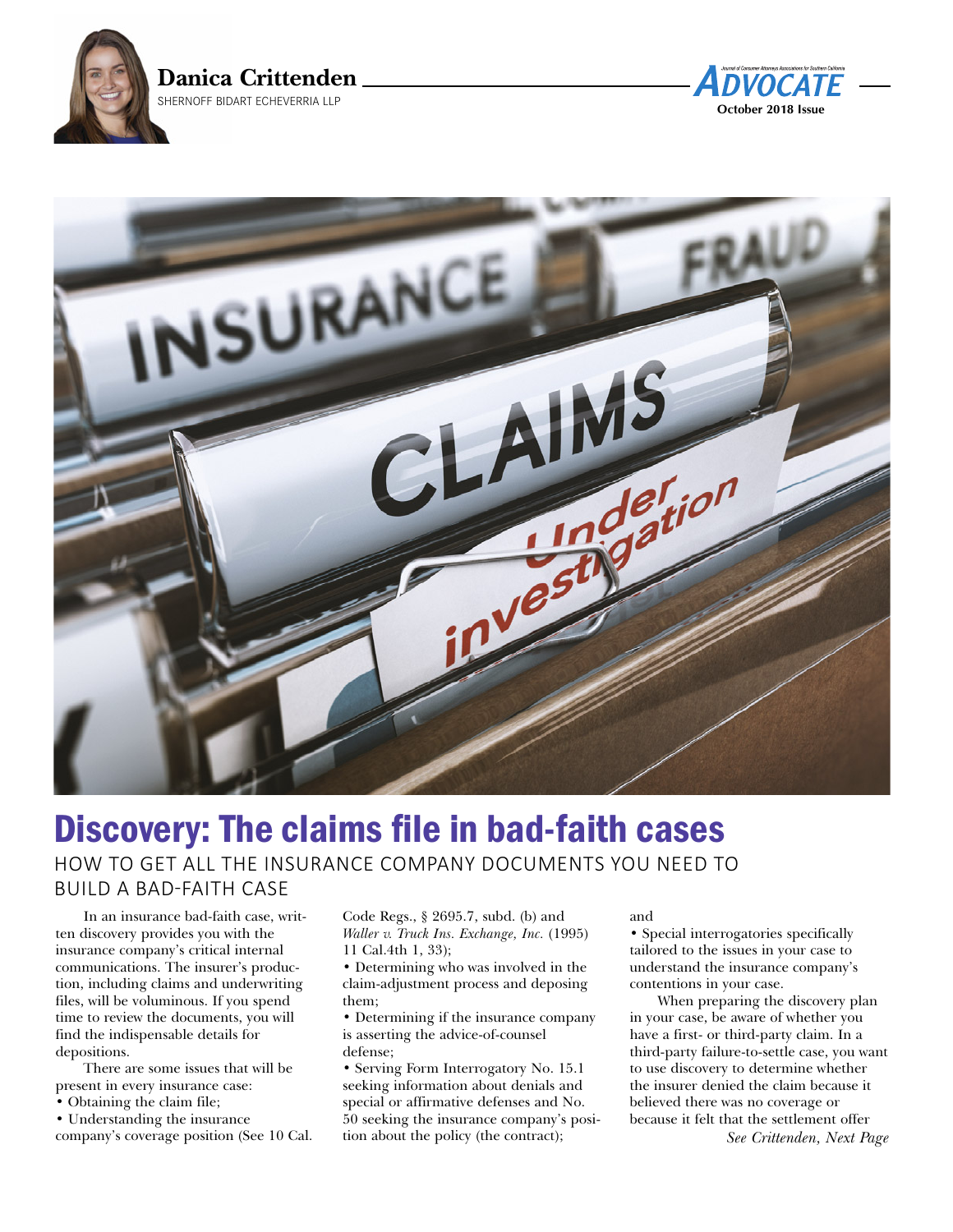

was too high. It would also be critical to understand what information and documents the insurer's decision-makers had before making the decision to reject the offer. Discovery can also assist you in trying to lay the foundation to avoid a genuine-dispute defense.

At the time of depositions, it is important to establish authorization or ratification by officers or managing agents. You can also seek, particularly with the assistance of internal claims and underwriting manuals, to get deponents to agree with generally applicable rules.

Insurance companies publicly broadcast considerable information that can assist you in preparing your discovery plans and proving your case, including standards they create or follow. Be creative in the way you gather information and know you can never over-prepare!

#### **Pre-litigation**

Before litigation begins, obtain a copy of the policy from your client and all communications that your client exchanged with the insurance company. In today's society, that includes emails, text messages, and videos. This will help you draft the complaint and guide you as you get into the initial round of discovery after you file the complaint.

Depending on the volume of materials your client provides, you may be able to begin the discovery plan. This is particularly helpful in federal cases where discovery is limited. Use the CACI instructions, as well the Rutter Group Practice Guide for Insurance Litigation. Don't be afraid to update your discovery plan as you conduct various rounds of discovery.

Trial preparation in an insurance bad-faith case can be daunting. Usually, by the time of trial, you have gathered a lot of information from your client, the insurance company, maybe brokers and agents, and third parties. It is helpful to maintain working copies of documents and chronologies as you gather information in discovery. It is never too early to start this process.

## **Claims files**

Insurance companies maintain a claim file for each claim. (Cal. Code Regs., tit. 10, §§2695.3(b)(1), §§ 2695.3(b)(2), and 2695.3(b)(3).) This file includes a claims diary, also known as claim notes, that should document events in the claim from the initial reporting until the final disposition. This document is almost always maintained electronically and includes entries regarding internal and external communications from claims handlers, managers, and supervisors. It will also include information about payments to the insured and repair estimates. It should include examination under oath transcripts, audios and videos if they were conducted, as well as photographs, audio, and video relevant to the claim.

The claims file will assist you in learning when the insurance company knew what. Without the claim file, the jury would not be able to determine whether the insurance company acted fairly and in good faith in handling the claim: "How else could they have properly determined whether (Insurer) acted fairly and in good faith in its handling of the claim?" (*2,022 Ranch, L.L.C. v. Superior Court* (2003) 113 Cal.App.4th 1377, 1396 (quoting text) (disapproved on other grounds in *Costco Wholesale Corp. v. Superior Court* (2009) 47 Cal.4th 725; see *Amato v. Mercury Cas. Co.* (1993) 18 Cal.App.4th 1784, 1788-1789 – insurer could not rely on belated investigation to justify denial of defense, even though it correctly determined claim was not covered.).)

## **Advice of counsel defense waives privilege**

The claim file may also include loss reserve set up by the insurer to cover the expected cost of defending and settling the claim. This information may be relevant in establishing the potential for coverage, thus triggering a duty to defend, or determining whether the insurer unreasonably refused to settle the case, thereby exposing the insured to an excess verdict. (*Lipton v. Superior Court* (1996) 48 Cal.App.4th 1599, 1614; see *Samson v. Transamerica Ins. Co.* (1981) 30 Cal.3d 220, 240.)

At times, the insurance company will redact portions of its claim file, particularly for attorney-client communication or attorney work-product privilege. If this occurs, request a privilege log and make sure you have determined whether the insurer is relying on the advice of counsel. Thereafter, determine if you feel you are entitled to see the redacted information. By relying on the advice-of-counsel defense, the insurer waives the attorney-client privilege regarding the advice received. (See *Transamerica Title Ins. Co. v. Superior Court* (1987) 188 Cal.App.3d 1047, 1053.)

#### **Claims manuals**

Insurance companies maintain guidelines for the prompt process of insurance claims, including processing and reporting the claim to regional or home office claims supervisors. (California Insurance Company § 790.03(h)(3); Cal. Code Regs., tit. 10, § 2695.6(b).)

California Courts have recognized for years that insurance claims manuals are discoverable and admissible at trial. (See, e.g., *Glenfed Development Corp v. Superior Court* (1997) 53 Cal.App.4th 1113, 1117-1119; *Neal v. Farmers Ins. Exchange* (1978) 21 Cal.3d 910, 923, fn. 8; *Downey Savings & Loan Assn v. Ohio Casualty Ins. Co.* (1987) 189 Cal.App.3d 1072, 1082, 1099; *Moore v. American United Life Ins. Co.* (1984) 150 Cal.App.3d 610, 620, fn. 3.)

In *Glenfed Development*, the insured served a request for production of documents in which it sought, among other things, the insurer's claims manual. The insurer refused to produce the claims manual, but the Court of Appeal issued a writ of mandate requiring the insurer to produce the claims manual.

 [C]ourts have for years recognized that claims manuals are *admissible* in coverage dispute litigation. (See, e.g., *Neal v. Farmers Ins. Exchange* (1978) 21 Cal.3d 910, 923, fn. 8; *Downey Savings & Loan Assn. v. Ohio Casualty Ins. Co.* (1987) 189 Cal.App.3d 1072, 1082,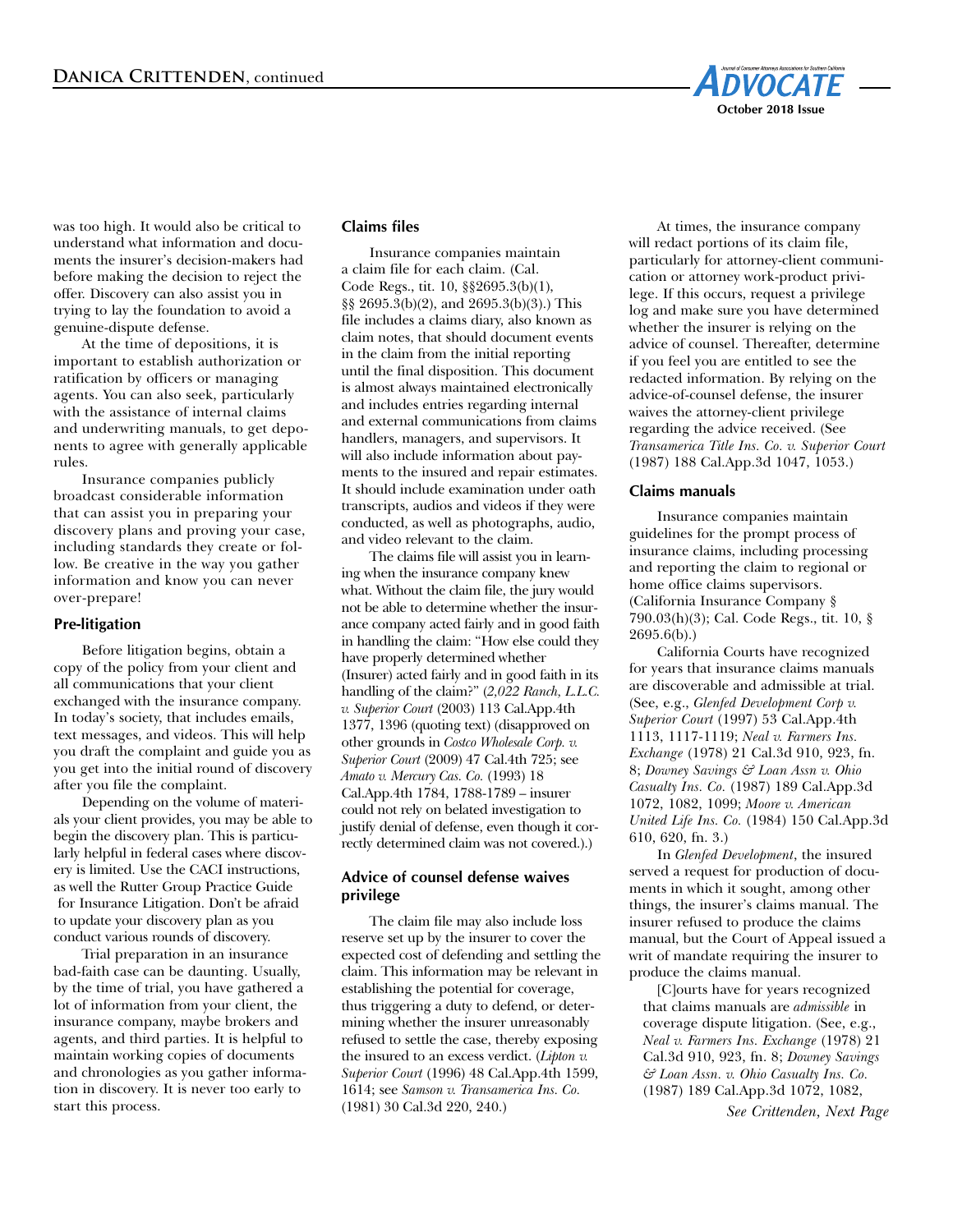

1099; *Moore v. American United Life Ins. Co.* (1984) 150 Cal.App.3d 610, 620, fn. 3.) *If claims manuals are admissible, it follows (as the courts of other states with similar discovery statutes have held) that they are discoverable.*

. . . Moreover, even if it is inadmissible at trial, the claims manual may lead to the discovery of other, relevant evidence that is admissible, and no more is required to justify the demand for its production.

(*Glenfed Development Corp. v. Superior Court* (1997) 53 Cal.App.4th 1113, 1117- 1119 (emphasis added).)

Claims manuals may also provide information to show how the insurance company understood and intended the standard policy language to be used: "[I]t makes no sense to suggest that the book designed to serve as the instruction manual for the carrier's employees would be completely silent about policy terms." (*Glenfed Development, supra*, 53 Cal.App.4th at 1118.) Claims manuals can provide information about the types of personnel involved in the claim process, such as supervisors and managers. (*Ibid*.) They may also be relevant to ambiguity arguments. (See *Andover Newton Theological School, Inc. v. Continental Cas. Co.* (1st Cir. 1991) 930 F2d 89, 94, fn. 5 – claims manual indicated insurer was unsure of correct interpretation.)

#### **Underwriting files and manuals**

Insurers maintain an underwriting file, which customarily contains things like the application, notes from the underwriting regarding premiums, copies of documents pertinent to the insurer's rating of the risk, all documents used in underwriting the risk and policy forms. The underwriting file becomes critical when it relates to cases involving alleged misrepresentations.

Like claims manuals, insurers also maintain underwriting manuals, which can be discoverable in your case. (See *Freeman v. Allstate Life Ins. Co.* (9th Cir. 2001) 253 F3d 533, 537 (applying Calif. law) – evidence of underwriting criteria

admissible where insured misstated epileptic condition in application for policy.)

#### **Attorney's claim investigation files**

There are times an insurance company hires an attorney or law firm to assist in the claim investigation and act as a "super adjuster." For example, the attorney or firm communicates with and obtains documents from third parties. In those instances, you can try to seek the attorney's and law firm's file. Underwriting and claim files do not become privileged because they are later transmitted to the insurer's attorneys. Similarly, the factual information obtained by the attorney or law firm during the claim investigation is not privileged and can be relevant in the analysis of the reasonableness of the insurer's conduct and investigation.

In other words, an insurer cannot shield the discovery of its claims handling and investigation activities by hiring a law firm or a lawyer to perform a portion of these services. The attorneyclient "privilege does not protect 'independent facts related to a communication, that a communication took place, and the time, date and participants in the communication.'" (*2,022 Ranch, L.L.C. v. Superior Court* (*Chicago Title Ins. Co.*) (2003) 113 Cal.App.4th 137, 1397- 1398 (citing *State Farm Fire & Cas. Co. v. Superior Court* (1997) 54 Cal.App.4th 625, 640; *Aetna Cas & Sur. Co. v. Superior Court* (1984) 153 Cal.App.3d 467, 476; *Watt Industries, Inc. v. Superior Court* (1981) 115 Cal.App.3d 802, 805; *Evans v. United Services Auto Ass'n*, 142 N.C. App. 18, 32, 541 S.E.2d 782, 791 ("an insurance company and its counsel may not avail themselves of the protection afforded by the attorney-client privilege if the attorney was not acting as a legal adviser when the communication was made."); *Arkwright Mut. Ins. Co., v. National Union Fire Ins. Co. of Pittsburgh*, 1994 WL 510043 at \* 5 (S.D.N.Y. 1994); *Amerisure Ins. Co. v. Laserage Tech. Corp.,* 1998 WL 310750 at \* 11 (W.D.N.Y. 1998); *Chicago Meat Processors, Inc. v. Mid-Century Ins. Co.*, 1996 WL 172148 at \*3 (N.D. Ill. 1996)

("to the extent that an attorney acts as a claims adjuster, claims process supervisor, or claims investigation monitor, and not as a legal advisor, the attorney- client privilege does not apply."); *Harper v. Auto-Owners Ins. Co.*, 138 F.R.D. 655, 662-63, 671 (S.D. Ind. 1991); *Mission National Ins. Co. v. Lilly*, 112 F.R.D. 160 (D. Minn. 1986) ("to the extent that [attorneys for carrier] acted as claims adjusters . . . , their work-product, communications to a client, and impressions about the facts will be treated herein as the ordinary business of [the carrier], outside the scope of the asserted privileges."); *Boone v. Vanliner Ins. Co,* 744 NE.2d 154 (Ohio 2001).)

Mere transmittal of documents to an attorney which are nonconfidential in character or which have an independent existence, such as photographs, insurance policies, and documents obtained from third parties, are not privileged. (See Wegner, et al., Cal. Practice Guide: Civil Trials and Evidence, (The Rutter Group, 2018) Attorney-Client Privilege: Para. 8:2042, p. 8E-58-58.1; *San Francisco Unified School Dist. v. Superior Court* (1961) 55 Cal.2d 451, 456; *Suezaki v. Superior Court* (1962) 58 Cal.2d 166, 176; *Doe 2 v. Superior Court* (2005) 132 Cal.App.4th 1504, 1522; *Wellpoint Health Networks, Inc. v. Superior Court* (1997) 590 Cal.App.4th 110, 119; *Holm v. Superior Court* (1954) 42 Cal.2d 500, 507-508 (overruled on other grounds in *Suezaki v. Superior Court* (1962) 58 Cal.2d 166, 176 (mere transmission, even if the parties intended confidentiality, "cannot create the privilege if none, in fact, exists.").)

#### **Financial condition pre-trial**

If punitive damages are at play, you will need to determine the insurer's financial condition. This can be problematic in light of California Civil Code section 3295(c), which prevents pretrial discovery unless first obtaining a court order.

You can do a few things to address this issue. First, admitted carriers file annual financial statements with the Insurance Commission and non-admitted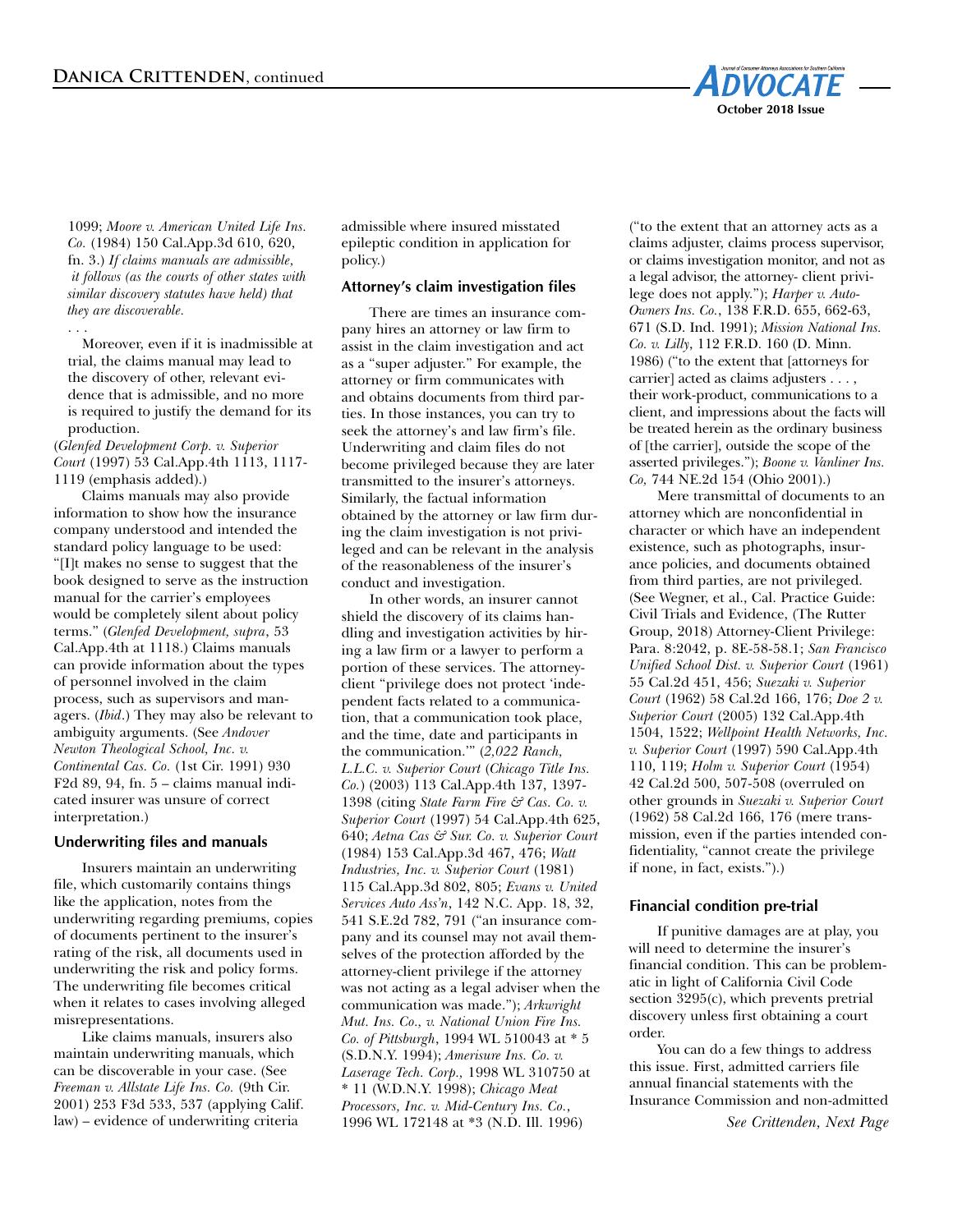

carriers file financial statements where they are admitted to do business. If the insurer or its parent or holding company are publicly traded, they are required to file financial statements with the Securities and Exchange Commission (SEC). Thus, you can find a lot of information online. Second, there are private services that provide information about insurer's financial condition for a fee, including A.M. Best Co.

Third, you can conduct discovery pretrial, without a court order, requesting the insurer identify the documents in its possession that are admissible on the issue of its financial condition and which of the insurer's employees are most competent to testify to its financial condition. (Civ. Code, § 3295(c).)

#### **Sample special interrogatories**

It is often helpful to prepare special interrogatories asking the insurance company to:

• Identify policy provision and related facts used to deny claim;

• Identify each person employed by the insurer in handling, investigating or reviewing the claim;

• Identify any outside investigator, adjuster or claims representative employed to investigate or evaluate the claim;

• Identify the supervisor or supervisors of the claims department at the times in question;

• Identify and describe what files exist with respect to the claim and state the location of each such file or files.

## **INTERROGATORY NO. 1:**

 List the names of all individuals acting on Your behalf, other than individuals performing merely clerical functions, who were involved in the underwriting of the policy issued to Plaintiffs, Policy No. XXXX ("Policy"), which is the subject matter of this litigation.

#### **INTERROGATORY NO. 2:**

 For each of the individuals who were involved in the underwriting of the Policy, state the job title or classification held by that individual at the time that

individual was involved in the underwriting of the Policy.

#### **INTERROGATORY NO. 3:**

 For each of the individuals who were involved in the underwriting of the Policy which is the subject matter of this litigation, state the current title or job classification held by that individual.

#### **INTERROGATORY NO. 4:**

 For any individuals who were involved in the underwriting of the Policy who no longer works for your company, state his/her last known address.

#### **INTERROGATORY NO. 5:**

 State the name of the person most knowledgeable from Company regarding Company's underwriting of the Policy.

#### **INTERROGATORY NO. 6:**

 List the names of all individuals acting on your behalf, other than individuals performing merely clerical functions, who were involved in the Investigation (as used herein, the term "Investigation" is defined in 10 Cal. C. Regs § 2695.2 as: "all activities of an insurer or its claims agent related to the determination of coverage, liabilities or nature and extent of loss or damage for which benefits are afforded by an insurance policy . . . and other obligations or duties arising from an insurance policy .

. .") and evaluation of plaintiffs' Claim (as used herein, the term "Claim" refers to the claim filed by plaintiffs under the Policy].

#### **INTERROGATORY NO. 7:**

 For each of the individuals who were involved in the Investigation and evaluation of the Claim, state the job title or classification held by that individual at the time that individual investigated or evaluated the Claim.

#### **INTERROGATORY NO. 8:**

 For each of the individuals who were involved in the Investigation and evaluation of the Claim, state the current title or job classification held by that individual.

#### **INTERROGATORY NO. 9:**

 For any individuals who were involved in the Investigation and evaluation of the Claim who no longer works for your company, state his/her last known address.

## **INTERROGATORY NO. 10:**

State the name of the person most knowledgeable from Company regarding Company's Investigation and evaluation of the Claim.

## **INTERROGATORY NO. 11:**

 State the name of the person most knowledgeable from Company regarding Company's denial of the Claim.

#### **INTERROGATORY NO. 12:**

 If You (as used herein, the terms "You" and "Your" shall mean Company and any present and former agents, divisions, subsidiaries, successors and assigns, officers, directors, employees, investigators, consultants, advisors, accountants, attorneys, agents, adjusters, and any and all other persons or entities acting on behalf of Company) contend that it was reasonable not to accept the XXX offer to settle the Underlying Action (as used herein, the term Underlying Action shall mean the action entitled *\_\_\_\_\_\_\_ v. \_\_\_\_\_\_*, \_\_\_\_\_ County Superior Court Case No.: XXXXX) within policy limits, state all facts that support Your contention.

#### **INTERROGATORY NO. 13:**

 Identify all individuals who were involved in Your decision not to accept the XXX offer to settle the Underlying Action within policy limits.

#### **INTERROGATORY NO. 14:**

State all facts that support Company's contention that it did not have a duty to indemnify Insured in the Underlying Action pursuant to the terms of the Policy.

#### **INTERROGATORY NO. 15:**

 State all facts that support Company's contention that it did not *See Crittenden, Next Page*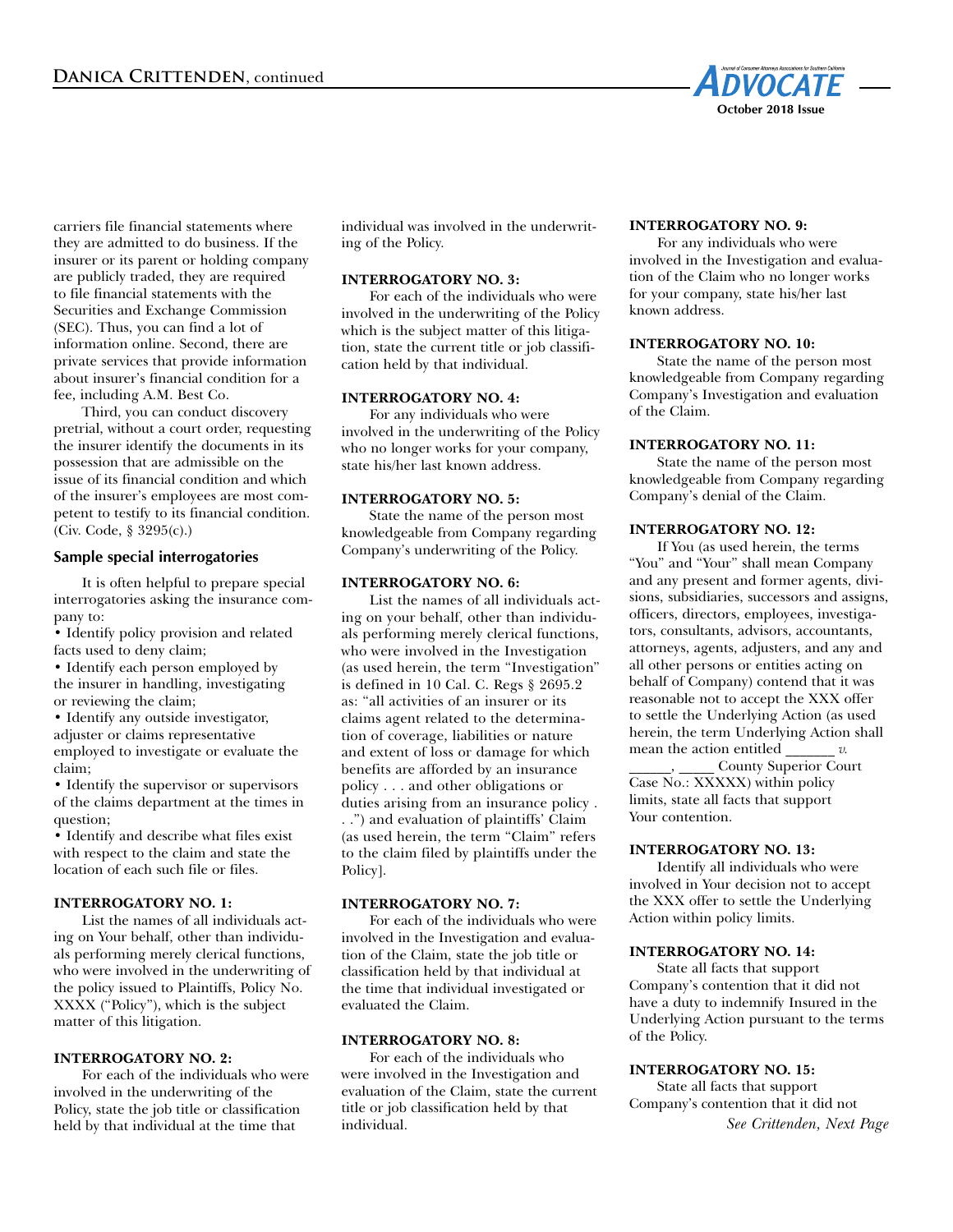

have a duty to defend Insured in the Underlying Action pursuant to the terms of the Policy.

## **INTERROGATORY NO. 16:**

 State all facts that support Company's contention that the Policy did not provide coverage for Insured in the Underlying Action.

#### **INTERROGATORY NO. 17:**

 Are you relying on the advice of counsel in this case?

# **Sample requests for production of documents**

#### **REQUEST NO. 1:**

Pursuant to Evidence Code section 1550, a true and correct copy of the following item which has been kept in the regular course of business: \_\_\_\_\_ insurance Policy No. XXX issued by Defendant to Plaintiffs, including all attachments, endorsements, amendments, and/or riders from date of first issue to Plaintiffs until the present.

#### **REQUEST NO. 2:**

Pursuant to Evidence Code section 1550, a true and correct copy of the following item which has been kept in the regular course of business: Any and ALL DOCUMENTS or COMMUNICATIONS comprising the complete claim files (including, but not limited to, home office, regional office, local or other office) pertaining to the claims, including the following;

 (a) All inter-office memoranda or other form of DOCUMENTS or COM-MUNICATIONS of any employee of defendant relating to the initial processing of the claims listed above when defendant first received said claims;

 (b) All inter-office memoranda or other form of DOCUMENTS or COM-MUNICATIONS from any employee of defendant relating to the continued processing of plaintiffs' claims listed above;

 (c) ALL DOCUMENTS or COM-MUNICATIONS between plaintiffs and defendant, including all proof of loss forms and/or personal property lists;

 (d) ALL DOCUMENTS or COM-MUNICATIONS between defendant and any third party concerning the processing, acceptance, or denial of the claims listed above;

 (e) All investigative reports concerning plaintiffs and the claims listed above, and ALL DOCUMENTS or COMMUNICATIONS between defendant and any third party concerning said report or reports;

 (f) All inter-office memoranda or other form of DOCUMENTS or COM-MUNICATIONS from any employee of defendant concerning denial of the claims listed above;

 (g) ALL DOCUMENTS or COM-MUNICATIONS between defendant and plaintiffs concerning denial of the claims listed above;

 (h) ALL DOCUMENTS or COM-MUNICATIONS between defendant and any third party or third party's attorney concerning denial of the claims listed above;

 (i) All photographs, motion pictures, videotapes, tape recordings (or transcripts of tape recordings) or investigative reports of defendant concerning plaintiffs taken by or on behalf of defendant, relating to the processing or denial of the claims listed above;

 (j) All other DOCUMENTS or COMMUNICATIONS including correspondence, telephone notes, Telex, and fax pertaining to the processing of the above claims in the possession of defendant not designated in requests numbered (a) through (i);

 (k) All file folders or file jackets and adjacent or related exhibit folders in which any DOCUMENTS, COMMUNI-CATIONS or other materials or items described in requests numbered (a) through (i) above are filed or maintained.

## **REQUEST NO. 3:**

Pursuant to Evidence Code section 1550, a true and correct copy of the following item which has been kept in the regular course of business: The complete and original underwriting file (including, but not limited to, home office, regional office, local or other office) pertaining to

the Policy from the time Plaintiffs' application was submitted up to and including the present, including, but not limited to, the file folder or file folders themselves; adjacent exhibit folders; ALL DOCU-MENTS, COMMUNICATIONS and investigative reports regarding the Policy, including inter-office memoranda or notes pertaining to the issuance of the Policy; and any and ALL DOCUMENTS, COMMUNICATIONS or statements made between defendant and other parties, regarding the issuance of the Policy.

## **REQUEST NO. 4:**

Pursuant to Evidence Code section 1550, a true and correct copy of the following item which has been kept in the regular course of business: The complete claims manuals and/or procedures manuals, policy statements, DOCUMENTS, bulletins, COMMUNICATIONS or memoranda which set forth company practices or policies regarding the handling, processing and/or investigation of claims submitted by Your insureds and which were in effect or which were utilized by You at the time the Claim was handled, processed and/or Investigated.

#### **REQUEST NO. 5:**

Pursuant to Evidence Code section 1550, a true and correct copy of the following item which has been kept in the regular course of business: All additions, revisions, deletions or other changes that have been made in the claims manuals and/or procedures manuals from the time the claim was submitted up to and including the present.

#### **REQUEST NO. 6:**

Pursuant to Evidence Code section 1550, a true and correct copy of the following item which has been kept in the regular course of business: Any other DOCUMENTS or COMMUNICATIONS including, but not limited to, inter-office memoranda, notes, files or reports outlining or describing procedures for claims handling, processing and investigation and which were in effect or which were utilized by you at the time the claim